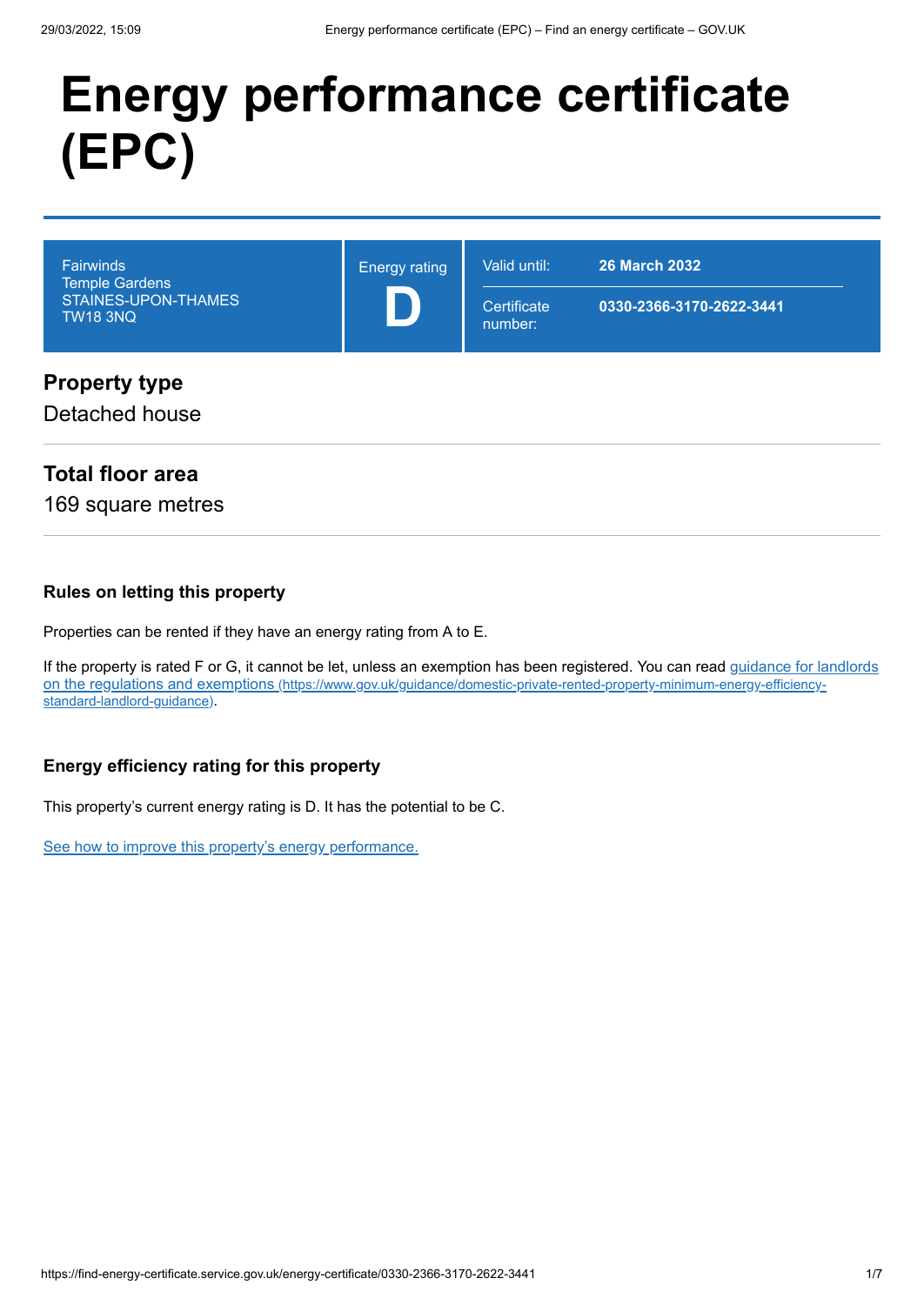| <b>Score</b> | <b>Energy rating</b> | <b>Current</b> | <b>Potential</b>   |
|--------------|----------------------|----------------|--------------------|
| $92 +$       | A                    |                |                    |
| 81-91        | Β                    |                |                    |
| 69-80        | $\mathbf C$          |                | 74 <br>$\mathbf C$ |
| 55-68        | D                    | 59<br>D        |                    |
| 39-54        | Е                    |                |                    |
| $21 - 38$    | F                    |                |                    |
| $1 - 20$     | G                    |                |                    |

The graph shows this property's current and potential energy efficiency.

Properties are given a rating from A (most efficient) to G (least efficient).

Properties are also given a score. The higher the number the lower your fuel bills are likely to be.

For properties in England and Wales:

- the average energy rating is D
- the average energy score is 60

#### **Breakdown of property's energy performance**

This section shows the energy performance for features of this property. The assessment does not consider the condition of a feature and how well it is working.

Each feature is assessed as one of the following:

- very good (most efficient)
- good
- average
- poor
- very poor (least efficient)

When the description says "assumed", it means that the feature could not be inspected and an assumption has been made based on the property's age and type.

| <b>Feature</b> | <b>Description</b>                             | Rating    |
|----------------|------------------------------------------------|-----------|
| Wall           | Cavity wall, as built, no insulation (assumed) | Poor      |
| Roof           | Pitched, limited insulation (assumed)          | Very poor |
| Window         | Fully double glazed                            | Average   |

https://find-energy-certificate.service.gov.uk/energy-certificate/0330-2366-3170-2622-3441 2/7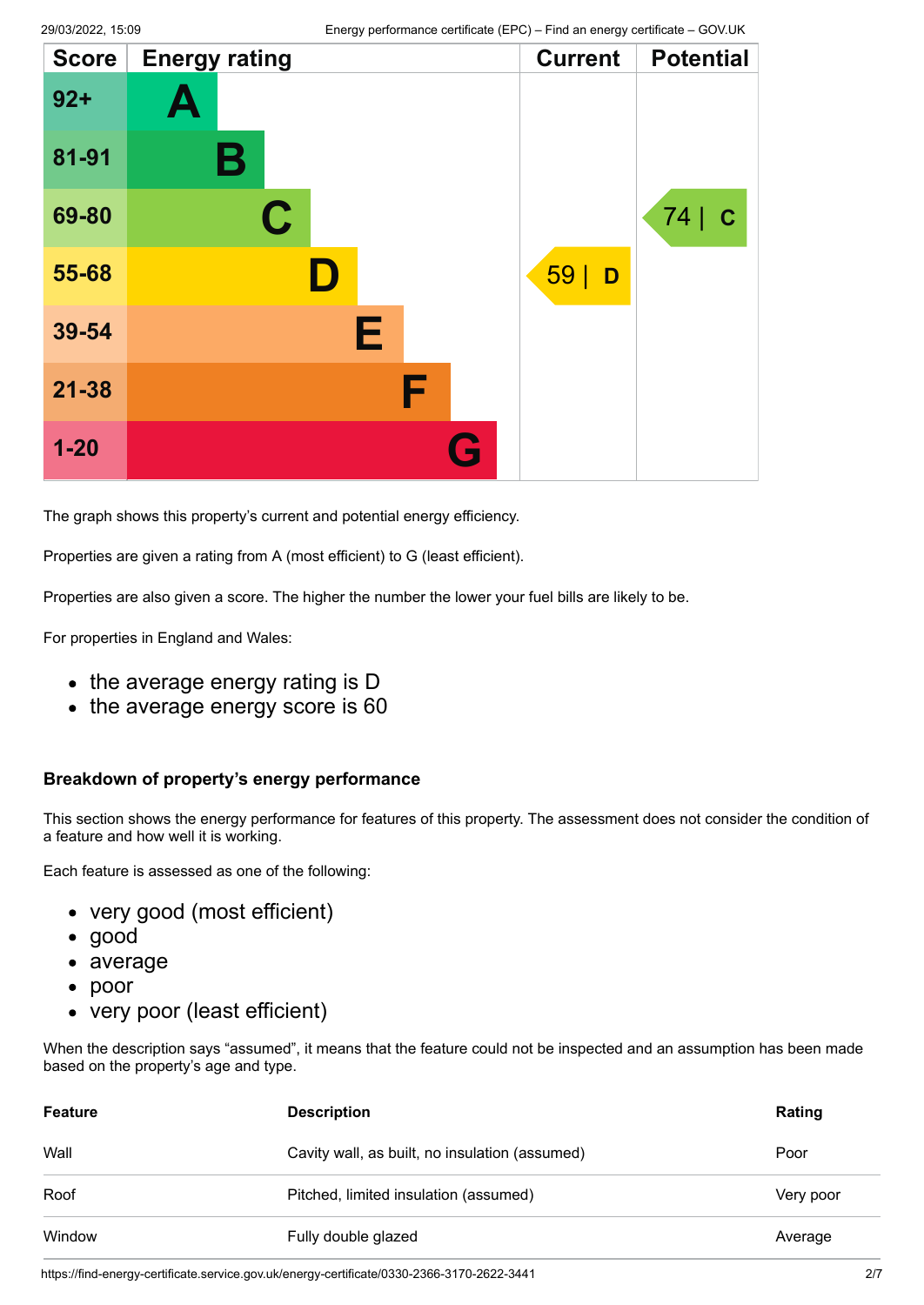29/03/2022, 15:09 Energy performance certificate (EPC) – Find an energy certificate – GOV.UK

| <b>Feature</b>       | <b>Description</b>                          | Rating    |
|----------------------|---------------------------------------------|-----------|
| Main heating         | Boiler and radiators, mains gas             | Good      |
| Main heating control | Programmer and room thermostat              | Average   |
| Hot water            | From main system                            | Good      |
| Lighting             | Low energy lighting in 75% of fixed outlets | Very good |
| Floor                | Solid, no insulation (assumed)              | N/A       |
| Secondary heating    | None                                        | N/A       |

# **Primary energy use**

The primary energy use for this property per year is 250 kilowatt hours per square metre (kWh/m2).

What is primary energy use?

# **Additional information**

Additional information about this property:

Cavity fill is recommended

#### **Environmental impact of this property**

This property's current environmental impact rating is E. It has the potential to be D.

Properties are rated in a scale from A to G based on how much carbon dioxide (CO2) they produce.

Properties with an A rating produce less CO2 than G rated properties.

## **An average household produces**

6 tonnes of CO2

## **This property produces**

7.5 tonnes of CO2

# **This property's potential production**

4.6 tonnes of CO2

By making the [recommended changes](#page-3-0), you could reduce this property's CO2 emissions by 2.9 tonnes per year. This will help to protect the environment.

Environmental impact ratings are based on assumptions about average occupancy and energy use. They may not reflect how energy is consumed by the people living at the property.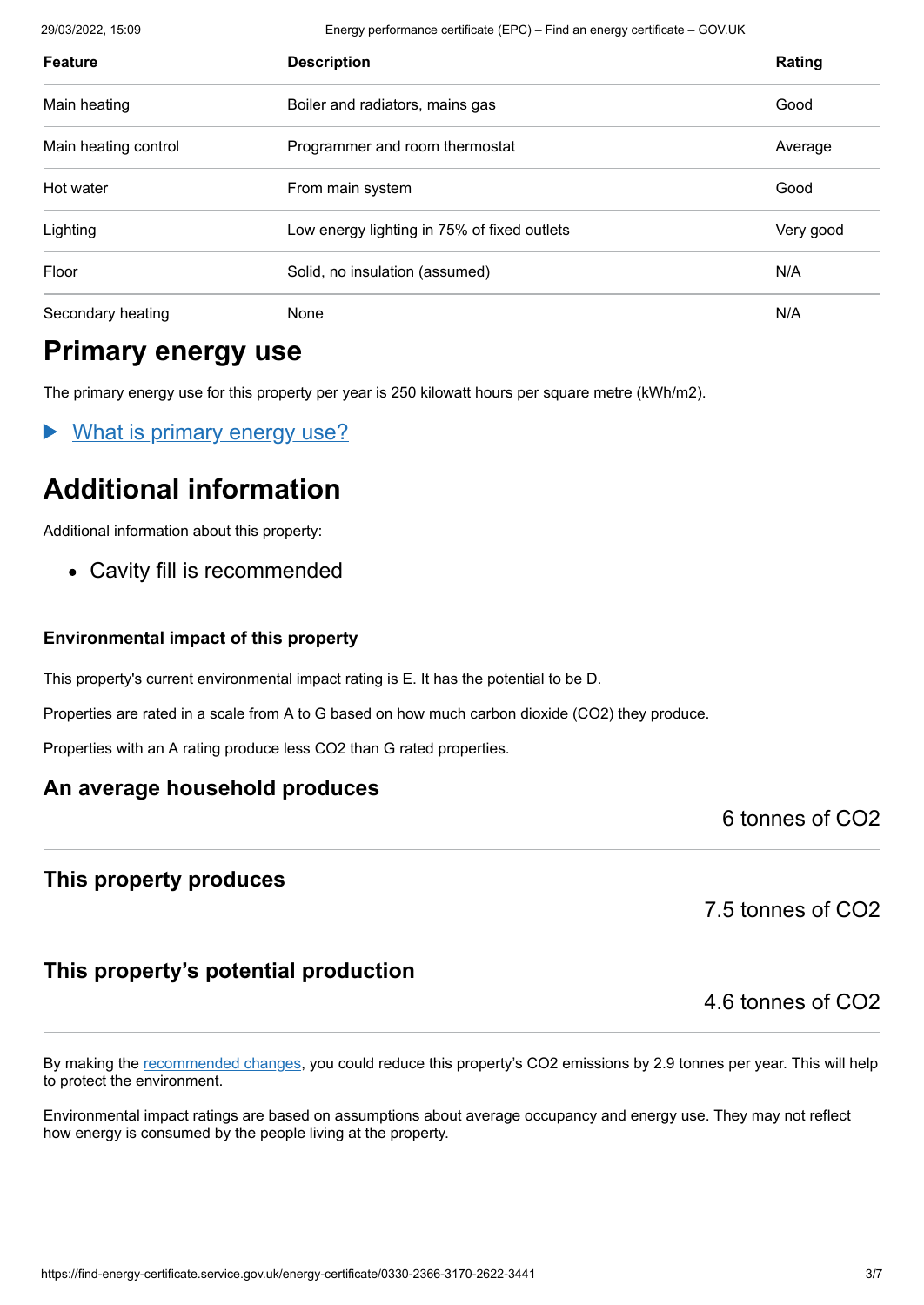#### <span id="page-3-0"></span>**How to improve this property's energy performance**

Making any of the recommended changes will improve this property's energy efficiency.

Potential energy rating **C** If you make all of the recommended changes, this will improve the property's energy rating and score from D (59) to C (74). **Recommendation 1: Cavity wall insulation** Cavity wall insulation **Typical installation cost** £500 - £1,500 **Typical yearly saving** £207 **Potential rating after carrying out recommendation 1** 65 | D **Recommendation 2: Floor insulation (solid floor)** Floor insulation (solid floor) **Typical installation cost** £4,000 - £6,000 **Typical yearly saving** £59 **Potential rating after carrying out recommendations 1 and 2** 66 | D What is an energy rating?

# **Recommendation 3: Heating controls (thermostatic radiator valves)**

Heating controls (TRVs)

## **Typical installation cost**

£350 - £450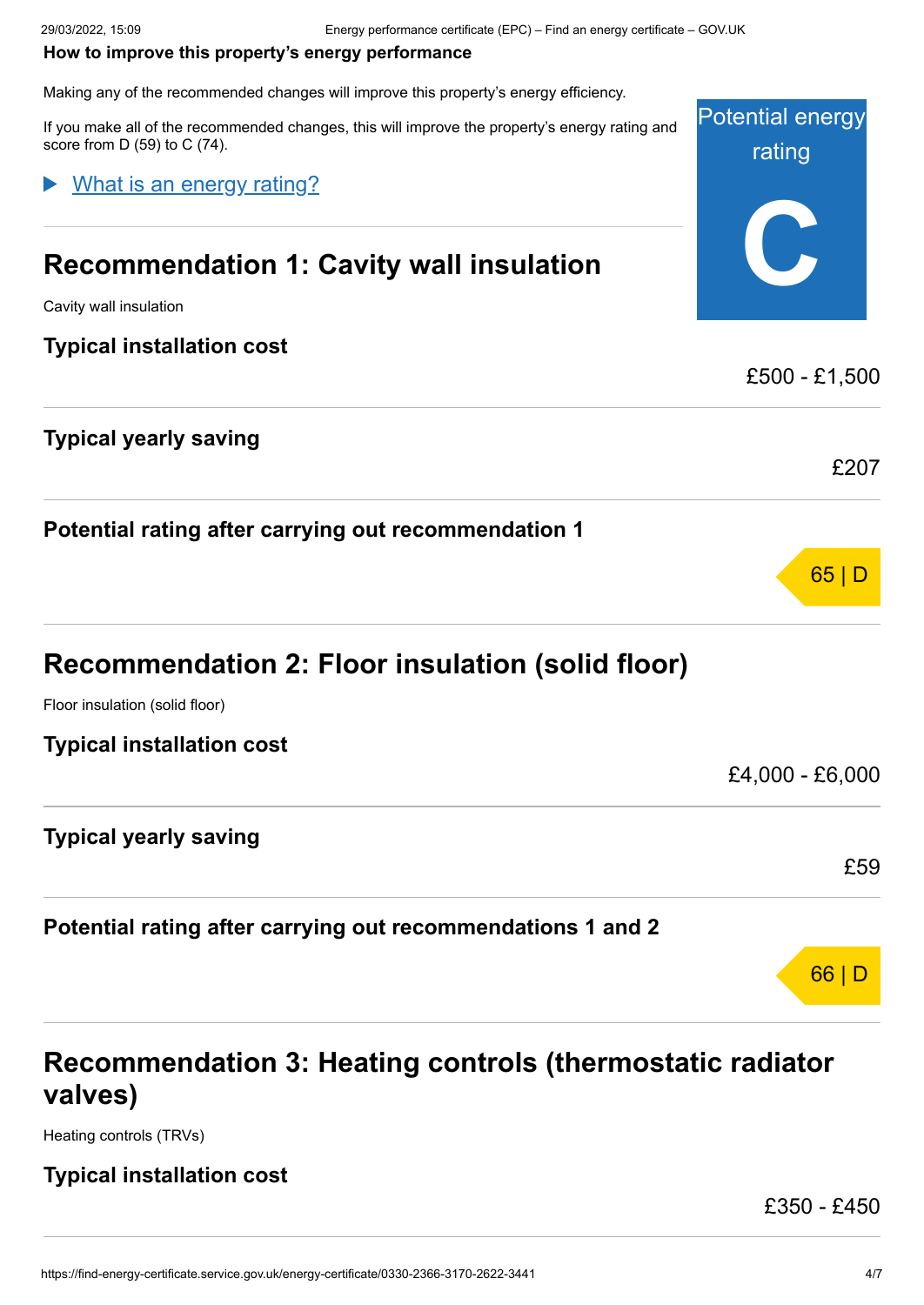# **Potential rating after carrying out recommendations 1 to 3** 68 | D **Recommendation 4: Solar photovoltaic panels, 2.5 kWp** Solar photovoltaic panels **Typical installation cost** £3,500 - £5,500 **Typical yearly saving** £358 **Potential rating after carrying out recommendations 1 to 4** 74 | C **Paying for energy improvements** [Find energy grants and ways to save energy in your home.](https://www.gov.uk/improve-energy-efficiency) (https://www.gov.uk/improve-energy-efficiency) **Estimated energy use and potential savings Estimated yearly energy cost for this property** £1442 **Potential saving** £318

The estimated cost shows how much the average household would spend in this property for heating, lighting and hot water. It is not based on how energy is used by the people living at the property.

The estimated saving is based on making all of the recommendations in [how to improve this property's energy performance.](#page-3-0)

For advice on how to reduce your energy bills visit Simple Energy Advice [\(https://www.simpleenergyadvice.org.uk/\)](https://www.simpleenergyadvice.org.uk/).

# **Heating use in this property**

Heating a property usually makes up the majority of energy costs.

# **Estimated energy used to heat this property**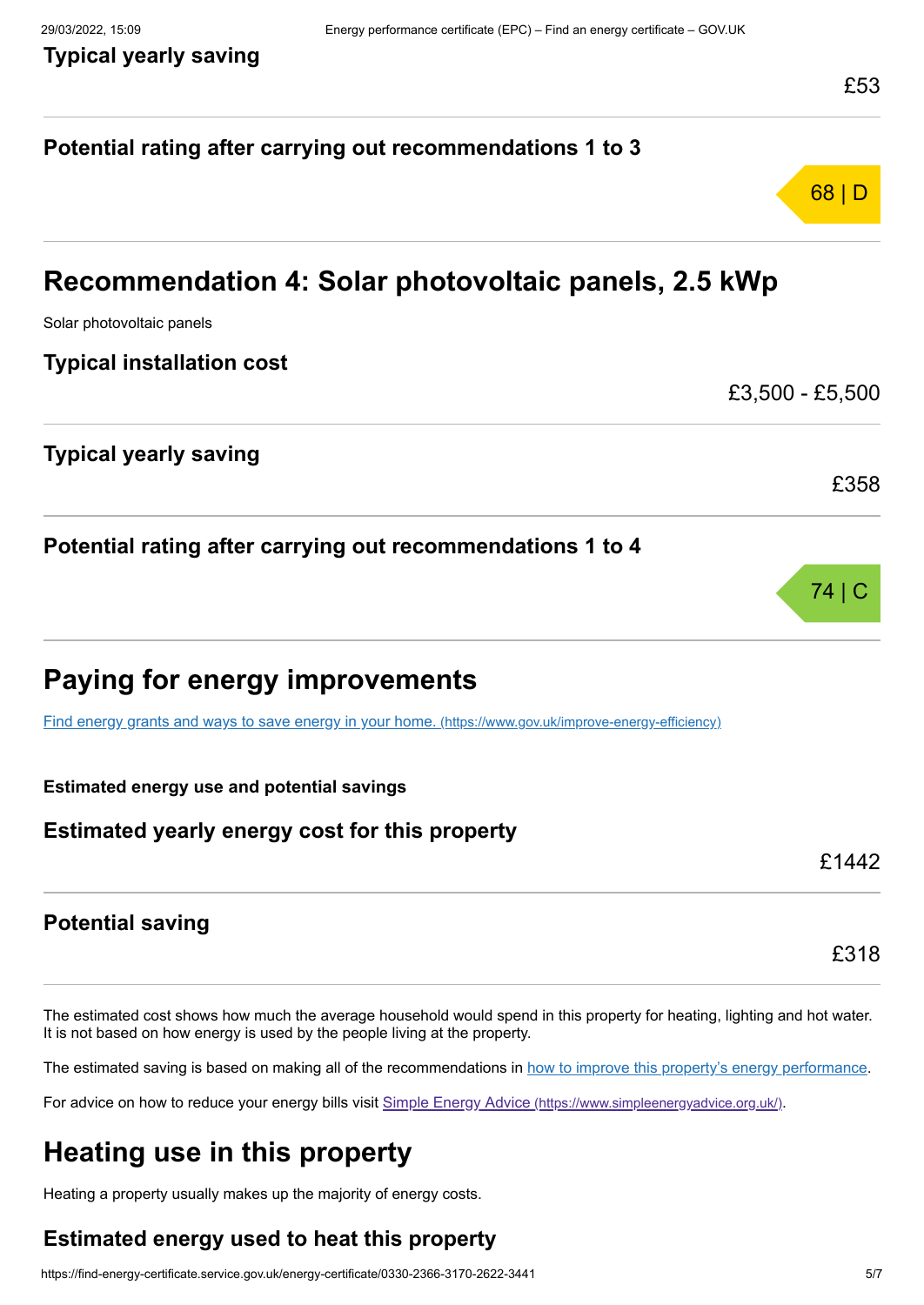## **Space heating**

#### 26888 kWh per year

## **Water heating**

#### 2330 kWh per year

## **Potential energy savings by installing insulation**

**Type of insulation Amount of energy saved** 

**Loft insulation** 4122 kWh per year

**Cavity wall insulation** 6725 kWh per year

You might be able to receive Renewable Heat Incentive payments [\(https://www.gov.uk/domestic-renewable-heat-incentive\)](https://www.gov.uk/domestic-renewable-heat-incentive). This will help to reduce carbon emissions by replacing your existing heating system with one that generates renewable heat. The estimated energy required for space and water heating will form the basis of the payments.

#### **Contacting the assessor and accreditation scheme**

This EPC was created by a qualified energy assessor.

If you are unhappy about your property's energy assessment or certificate, you can complain to the assessor directly.

If you are still unhappy after contacting the assessor, you should contact the assessor's accreditation scheme.

Accreditation schemes are appointed by the government to ensure that assessors are qualified to carry out EPC assessments.

# **Assessor contact details**

#### **Assessor's name**

Nigel Underdown

#### **Telephone**

0845 0945 192

#### **Email**

[epcquery@vibrantenergymatters.co.uk](mailto:epcquery@vibrantenergymatters.co.uk)

# **Accreditation scheme contact details**

# **Accreditation scheme**

Elmhurst Energy Systems Ltd

# **Assessor ID**

EES/018323